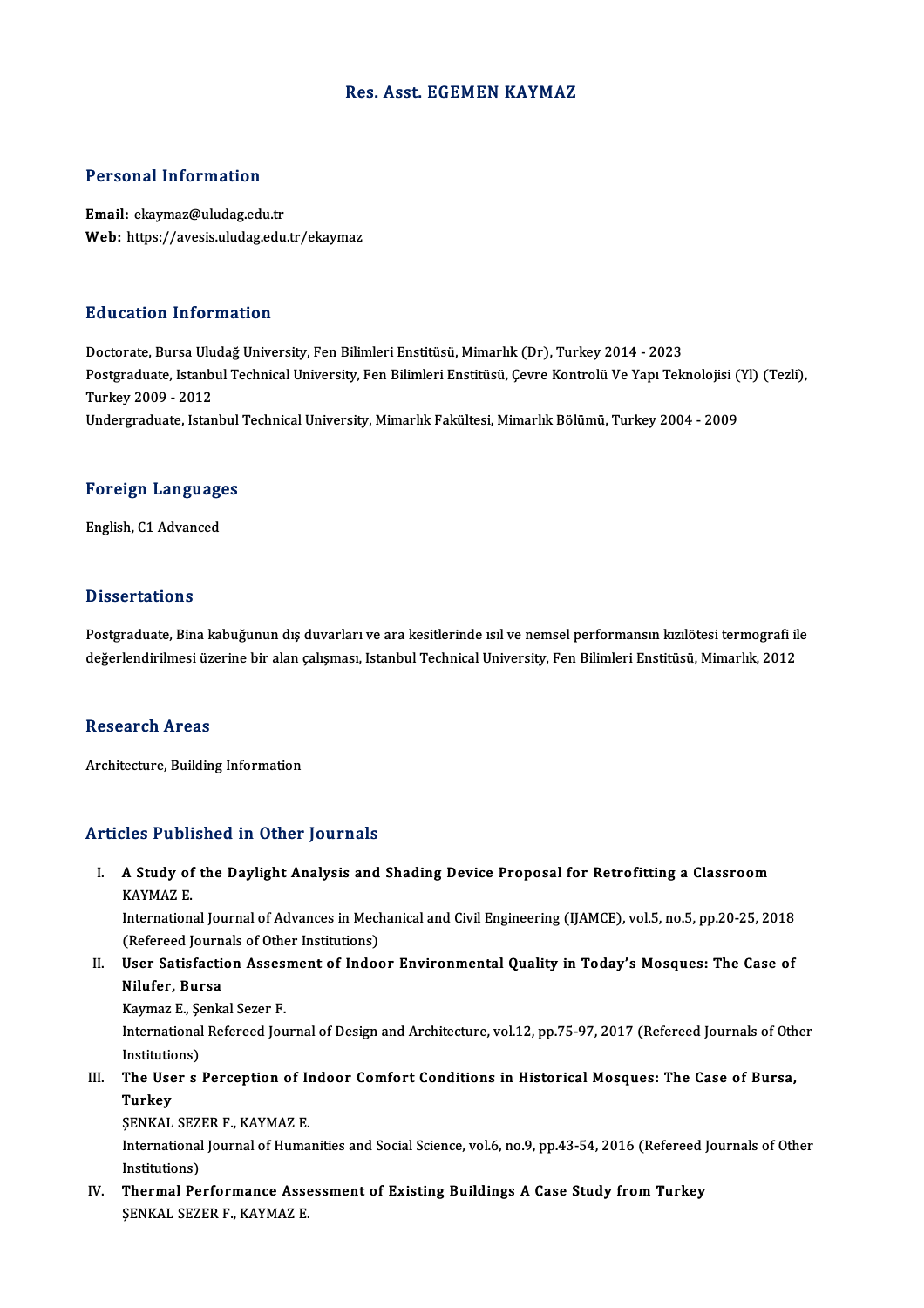SSRN OIDA International Journal of Sustainable Development, vol.8, no.9, pp.97-112, 2015 (Refereed Journals of<br>Other Institutions) SSRN OIDA Interna<br>Other Institutions)

# 0ther Institutions)<br>Books & Book Chapters

## I. EVALUATION OF THE ENVIRONMENTAL COMFORT CONDITIONS IN HISTORICAL AND PRESENT-DAY LO & DOOR GRAPGIS<br>EVALUATION OF THE ENVIRONMENTAL<br>MOSQUES: A USER PERCEPTION SURVEY<br>KAVMAZE, SENKAL SEZER E EVALUATION OF THE ENVI<br>MOSQUES: A USER PERCEP<br>KAYMAZ E., ŞENKAL SEZER F.<br>in: Gijes and Gultural Landsca

MOSQUES: A USER PERCEPTION SURVEY<br>KAYMAZ E., ŞENKAL SEZER F.<br>in: Cities and Cultural Landscapes: Recognition, Celebration, Preservation and Experience, Greg Bailey, Francesco<br>Defilippis, Agra Koriania and Amir Čeučević, Ed KAYMAZ E., ŞENKAL SEZER F.<br>in: Cities and Cultural Landscapes: Recognition, Celebration, Preservation and Experience, Greg Bailey<br>Defilippis, Azra Korjenic and Amir Čaušević, Editor, Cambridge Scholars Publishing, pp.211-2 in: Cities and Cultural Landscapes: Recognition, Celebration, Pre:<br>Defilippis, Azra Korjenic and Amir Čaušević, Editor, Cambridge S<br>II. Monitoring Thermal Bridges by Infrared Thermography<br>KAYMAZ E

Defilippis, A<br>**Monitorin**<br>KAYMAZ E.<br>in: Advance Monitoring Thermal Bridges by Infrared Thermography<br>KAYMAZ E.<br>in: Advanced Studies in Energy Efficiency and Built Environment for Developing Countries, Chaham Alalouch,<br>Hassan Abdalla Emmanuel Begennet Coorge Elvin, Ossar KAYMAZ E.<br>in: Advanced Studies in Energy Efficiency and Built Environment for Developing Countries, Chaham Alalor<br>Hassan Abdalla, Emmanuel Bozonnet, George Elvin, Oscar Carracedo, Editor, Springer, pp.107-115, 2019<br>The pub

Hassan Abdalla, Emmanuel Bozonnet, George Elvin, Oscar Carracedo, Editor, Springer, pp.107-115, 2019<br>III. The public's perception of physical space quality in light railway station buildings ŞENKAL SEZER F., ERBİL Y., KAYMAZ E. The public's perception of physical space quality in light railway station buildings<br>ŞENKAL SEZER F., ERBİL Y., KAYMAZ E.<br>in: Cittaslow Turkey-Leave No One Behind: Sustainable Development GoalsLocal Goverments,, Kaya Ozan,

ŞENKAL SEZER F., ERBİL Y., KAYMAZ E.<br>in: Cittaslow Turkey-Leave No One Behind: Sustainable Development Go.<br>Yurtseven H. Rıdvan, Editor, Detay Yayıncılık, Ankara, pp.137-155, 2019

# Yurtseven H. Rıdvan, Editor, Detay Yayıncılık, Ankara, pp.137-155, 2019<br>Refereed Congress / Symposium Publications in Proceedings

efereed Congress / Symposium Publications in Proceedings<br>I. ANALYSES ON OCCUPANT PATTERNS AND ENERGY CONSUMPTION IN RESIDENTIAL BUILDINGS<br>INCLUDING THE COVID 19 PANDEMIC ISCA CONGLESS / SYMPOSIAM I ASI.<br>ANALYSES ON OCCUPANT PATTERNS A<br>INCLUDING THE COVID-19 PANDEMIC INCLUDING THE COVID-19 PANDEMIC<br>Manav B., Kaymaz E.

INCLUDING THE COVID-19 PANDEMIC<br>Manav B., Kaymaz E.<br>CIE MIDTERM MEETING AND CONFERENCE "Light for Life – Living with Light", Kuala-Lumpur, Malaysia, 27<br>Sentember 2021, pp.92.93 Manav B., Kaymaz E.<br>CIE MIDTERM MEETING AN<br>September 2021, pp.92-93<br>"SIMIJI ATION BASED EV CIE MIDTERM MEETING AND CONFERENCE "Light for Life – Living with Light", Kuala-Lumpur, Malaysia, 27<br>September 2021, pp.92-93<br>II. "SIMULATION BASED EVALUATION OF VISUAL COMFORT, DAYLIGHTING AND ENERGY EFFICIENCY

September 2021, pp.92-93<br>"SIMULATION BASED EVAI<br>IN A GATED COMMUNITY"<br>"Yaumar E Cäumar C Duruss "SIMULATION BASED EVALUATION OF VISUA<br>IN A GATED COMMUNITY"<br>Kaymaz E., Göymen Ç., Durusan M., Şenkal Sezer F.<br>15th International Conference "Standardiration, Pr

1N A GATED COMMUNITY"<br>Kaymaz E., Göymen Ç., Durusan M., Şenkal Sezer F.<br>15th International Conference "Standardization, Protypes and Quality":A Means of Balkan Countries' Collaboration,<br>Edirne, Turkey, 24 - 25 October 2019 Kaymaz E., Göymen Ç., Durusan M., Şei<br>15th International Conference "Standa<br>Edirne, Turkey, 24 - 25 October 2019 15th International Conference "Standardization, Protypes and Quality":A Means of<br>Edirne, Turkey, 24 - 25 October 2019<br>III. A Lighting Proposal for A Library Project in Terms of Energy Efficiency<br>KAYMAZE EDIZ Ö M. MANAV P

- Edirne, Turkey, 24 25 October 20<br>A Lighting Proposal for A Libra<br>KAYMAZ E., EDİZ Ö.M. , MANAV B.<br>Sesend Balkan Junier Cenference e KAYMAZ E., EDİZ Ö. M. , MANAV B.<br>Second Balkan Junior Conference on Lighting, BalkanLight Junior 2019, Plovdiv, Bulgaria, 19 - 21 September 2019
- KAYMAZ E., EDİZ Ö. M. , MANAV B.<br>19 Second Balkan Junior Conference on Lighting, BalkanLight Junior 2019, Plovdiv, Bulgaria, 19 21 September<br>19 IV. Kapalı Konut Sitelerinde Görsel Konfor ve Aydınlatmaya Bağlı Enerji Second Balkan Junior<br><mark>Kapalı Konut Sitele</mark><br>Bursa Balat Örneği<br>KAYMAZ E. MANAV P Kapalı Konut Siteler<br>Bursa Balat Örneği<br>KAYMAZ E., MANAV B.<br>12 ULUSAL AYDINLAT Bursa Balat Örneği<br>KAYMAZ E., MANAV B.<br>12. ULUSAL AYDINLATMA KONGRESİ, İstanbul, Turkey, 18 - 19 September 2019, pp.218-226<br>A Cultural Boute Bronesal for Farly Bonublican ArchitecturalHaritage of Burse.

KAYMAZ E., MANAV B.<br>12. ULUSAL AYDINLATMA KONGRESİ, İstanbul, Turkey, 18 - 19 September 2019, pp.218-2<br>16. V. A Cultural Route Proposal for Early Republican ArchitecturalHeritage of Bursa 12. ULUSAL AYDINLATMA K<br>A Cultural Route Proposa<br>ACAR BİLGİN E., KAYMAZ E.<br>International Conference en

A Cultural Route Proposal for Early Republican ArchitecturalHeritage of Bursa<br>ACAR BİLGİN E., KAYMAZ E.<br>International Conference on Conservation of 20th Century Heritage from Architecture to Landscape, TAHRAN,<br>Iran 22 - 24 ACAR BİLGİN E., KAYMAZ E.<br>International Conference on Conserv<br>Iran, 23 - 24 April 2019, pp.117-132<br>Fessede Illumination fon Industria International Conference on Conservation of 20th Century Heritage from Architecture to Landscape, TAHRAN<br>Iran, 23 - 24 April 2019, pp.117-132<br>VI. Façade Illumination for Industrial Heritage Buildings: A CaseStudy of Olive

Iran, 23 - 24 Apr.<br>Façade Illumin.<br>District, Bursa<br>KAVMAZE ACAL Façade Illumination for I<br>District, Bursa<br>KAYMAZ E., ACAR BİLGİN E.<br>International Conference on

District, Bursa<br>KAYMAZ E., ACAR BİLGİN E.<br>International Conference on Conservation of 20th Century Heritage from Architecture to Landscape, TAHRAN,<br>Iran. 22 - 24 Anril 2010, np.84.94 KAYMAZ E., ACAR BİLGİN E.<br>International Conference on Conse<br>Iran, 23 - 24 April 2019, pp.84-94<br>The Bublis's Persentian of Phy International Conference on Conservation of 20th Century Heritage from Architecture to Landscape, TAHRAN,<br>Iran, 23 - 24 April 2019, pp.84-94<br>VII. The Public's Perception of Physical Space Quality In Light Railway Station B

Iran, 23 - 24 April 2019, pp.84-94<br><mark>The Public's Perception of Physica</mark>l<br>ŞENKAL SEZER F., ERBİL Y., KAYMAZ E.